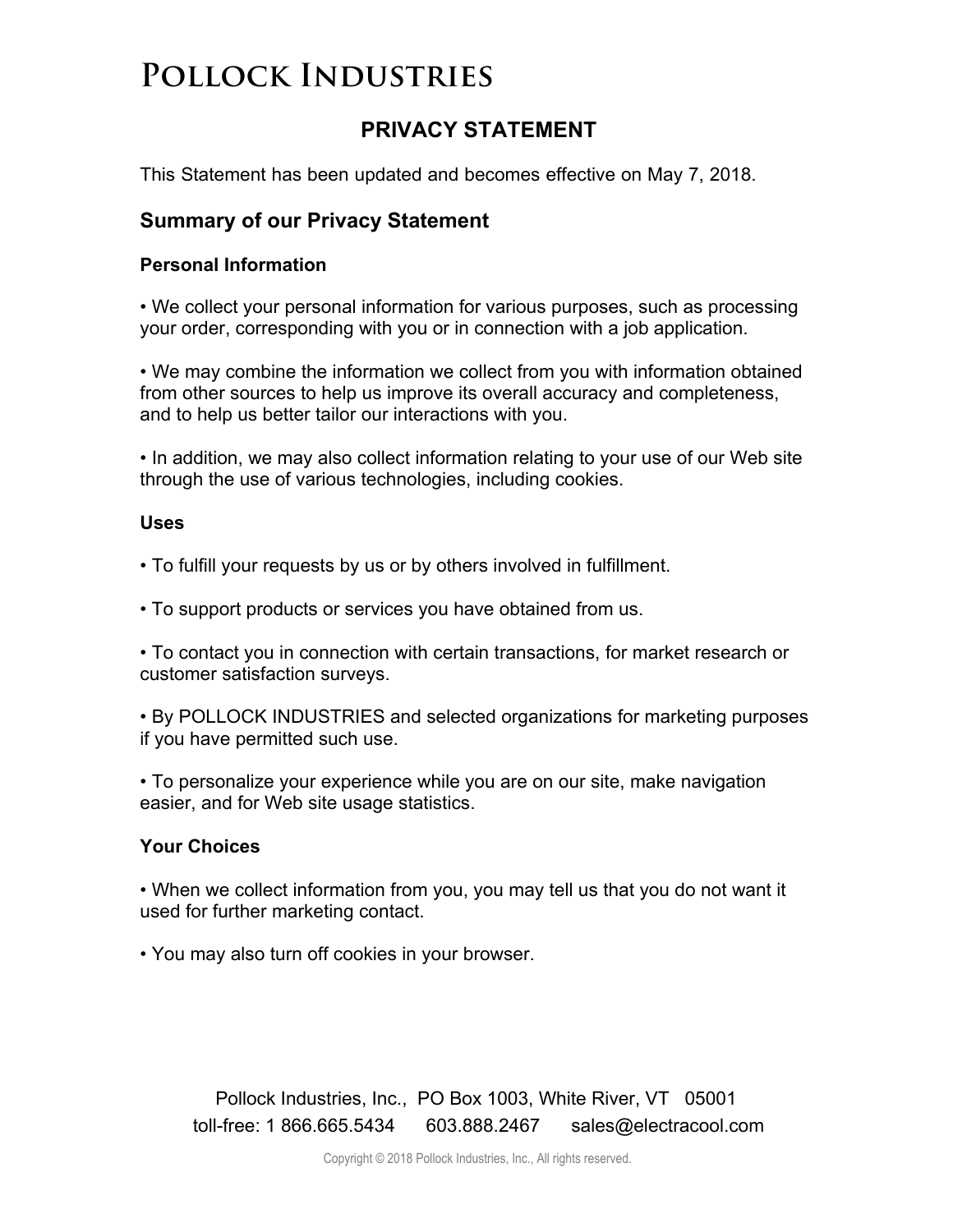## **POLLOCK INDUSTRIES PRIVACY STATEMENT**

Your privacy is important to POLLOCK INDUSTRIES; maintaining your trust is paramount to us.

This Statement discloses the information practices for POLLOCK INDUSTRIES and our affiliates' Web sites, from what type of information about our Web sites' users is gathered and tracked, to how the information is used, shared or otherwise processed offline. It also describes how cookies and other technologies may be used.

This Statement applies to POLLOCK INDUSTRIES Web sites that link to this Statement but does not apply to those POLLOCK INDUSTRIES Web sites that have their own Privacy Statement. From time to time, we may supplement this Statement with additional information relating to a particular interaction we have with you.

#### **Collection of Personal Information**

You may choose to give us personal information directly in a variety of situations. For example, you may want to give us your name and contact information to communicate with you, to order a product, to process an order, to register for a service or to do business with us if you are a supplier or a business partner. You may also provide your credit card details to buy something from us or may share a description of your education and work experience in connection with a job opening at POLLOCK INDUSTRIES for which you wish to be considered. If you tell us that you do not want us to use your information to make further contact with you beyond fulfilling your request, we will respect your wishes.

We may also collect information relating to your use of our Web site through the use of various technologies. For example, when you visit our Web site offerings, we may log certain information that your browser sends us, such as your IP address, browser type and language, access time, and referring Web site addresses, and we may collect information about the pages you view within our site and other actions you take while visiting us. We may also use such technologies to determine whether you've opened an e-mail or clicked on a link contained in an e-mail. Collecting information in this manner allows us to collect statistics about the usage and effectiveness of our Web site and to personalize your experience and tailor our interactions with you.

From time to time, we may also collect information that pertains to you indirectly through other sources, such as list vendors. When we do so, we ask the vendors to confirm that the information was legally acquired by the third party and that we have the right to obtain it from them and use it.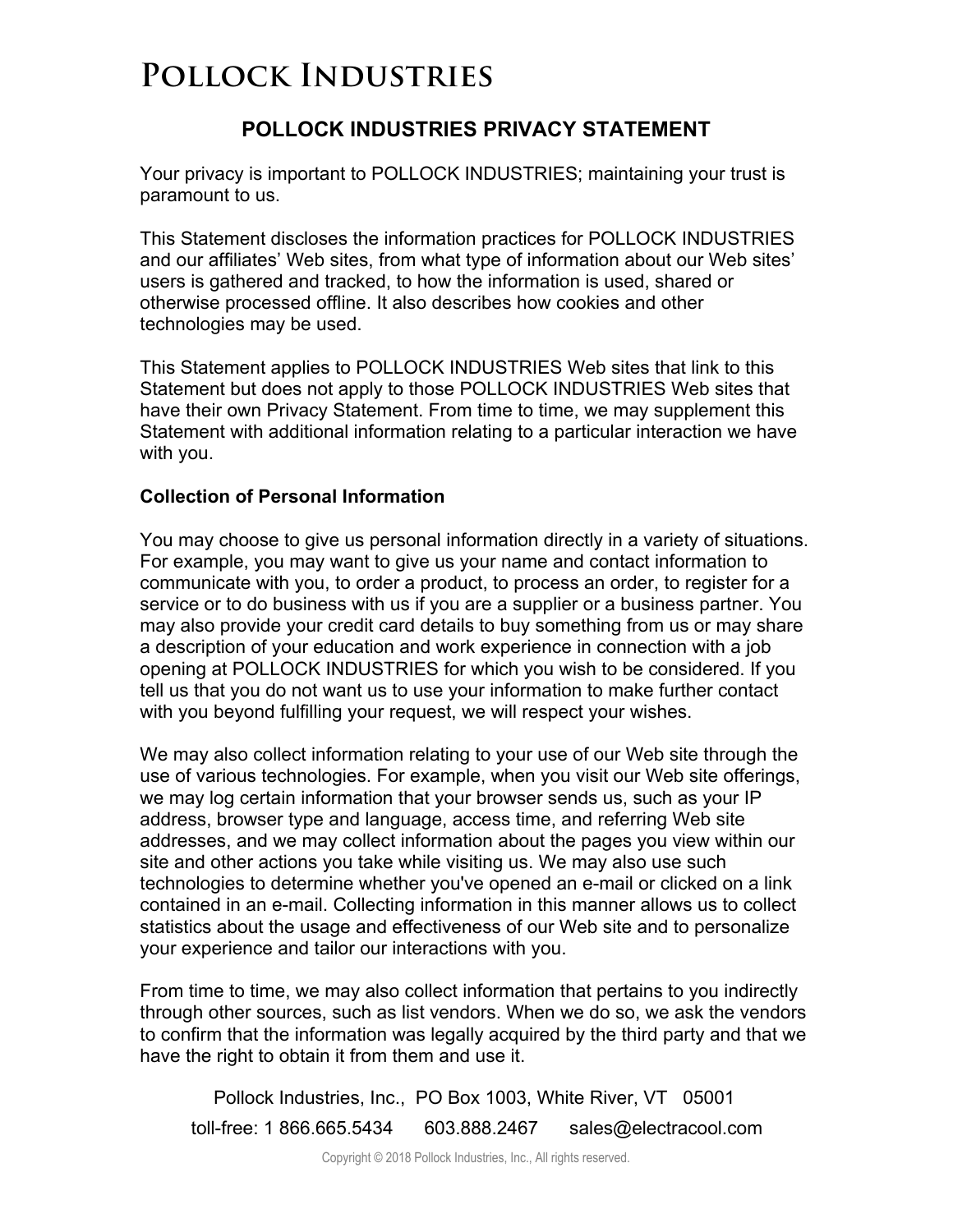The information that we collect, either directly or indirectly, may be combined to help us improve its overall accuracy and completeness and to help us better tailor our interactions with you.

#### **Use of Personal Information**

The following paragraphs describe in more detail how POLLOCK INDUSTRIES may use your personal information.

#### **Fulfilling your Transaction Request**

If you request something from POLLOCK INDUSTRIES, for example, a product or service, a callback, or specific marketing materials, we will use the information you provide to fulfill your request. To help us do this, we may share information with others, for instance, POLLOCK INDUSTRIES' business partners, financial institutions, shipping companies, or postal or government authorities, such as Customs authorities, involved in fulfillment. In connection with a transaction, we may also contact you as part of our customer satisfaction surveys or for market research purposes.

### **Personalizing your Experience on our Web Site**

We may use information we collect about you to provide you with a personalized experience on our Web site, such as providing you with content in which you may be interested and making navigation on our site easier.

### **Providing Support**

We may use your personal information to support products or services you have obtained from us, such as notifying you of a product update or fix.

In the course of providing technical support to you, we may sometimes have incidental access to data that has been provided to us, such as on an application for credit or project history. This data may contain information about you, your organization's employees, customers, partners, or suppliers. This Privacy Statement does not apply to our access to or handling of this information; the conditions regarding the handling and processing of that data is covered by the applicable Confidentiality Agreement, Terms of Sale/Use or other agreements between you and POLLOCK INDUSTRIES.

### **Marketing**

The information you provide to POLLOCK INDUSTRIES, as well as the information we have collected about you indirectly, may be used by POLLOCK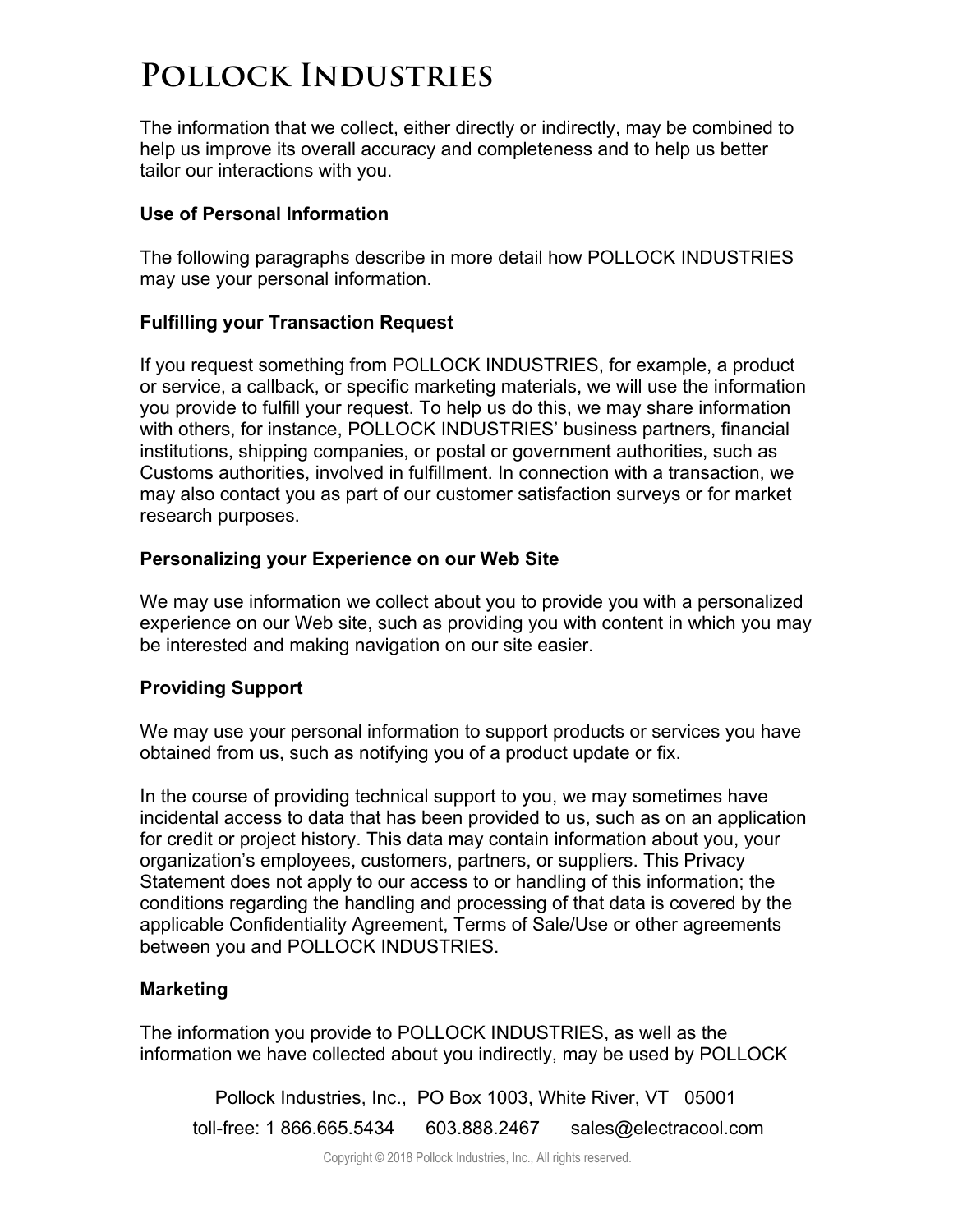INDUSTRIES for marketing purposes. Before we do so, however, we will offer you the opportunity to choose whether or not to have your information used in this way. You may at any time choose not to receive marketing materials from us by following the unsubscribe instructions included in each e-mail you may receive, by indicating so when we call you, or by contacting us directly (please refer to "Privacy Questions and Access" below).

Some of our offerings may be co-branded, that is sponsored by both POLLOCK INDUSTRIES and third parties. If you sign up for these offerings, be aware that your information may also be collected by and shared with those third parties. We encourage you to familiarize yourself with their privacy policies to gain an understanding of the manner in which they will handle information about you. If you choose to "Email This Page" to a friend or colleague, we will ask for their name and e-mail address. We will automatically send a one-time e-mail sharing the page you indicated, but will not use that information for other purposes.

#### **Recruitment**

In connection with a job application or inquiry, whether advertised on POLLOCK INDUSTRIES Web site or otherwise, you may provide us with information about yourself, such as a resume. We may use this information throughout POLLOCK INDUSTRIES in order to address your inquiry or consider you for employment purposes. Unless you tell us not to do so, we may keep the information for future consideration.

#### **Monitoring or Recording of Calls, Chats and Other Interactions**

Certain online transactions may involve you calling us or us calling you. Please be aware that it is not POLLOCK INDUSTRIES' general practice to monitor or record such interactions. We will notify you in advance if a call will be recorded for staff training or quality assurance purposes or to retain evidence of a particular transaction or interaction.

### **Protect the Rights and Property of POLLOCK INDUSTRIES and Others**

We may also use or share your information to protect the rights or property of POLLOCK INDUSTRIES, our business partners, suppliers, clients, or others when we have reasonable grounds to believe that such rights or property have been or could be affected. In addition, we reserve the right to disclose your personal information as required by law and when we believe that disclosure is necessary to protect our rights, or the rights of others, or to comply with a judicial proceeding, court order, or legal process served on our Web site.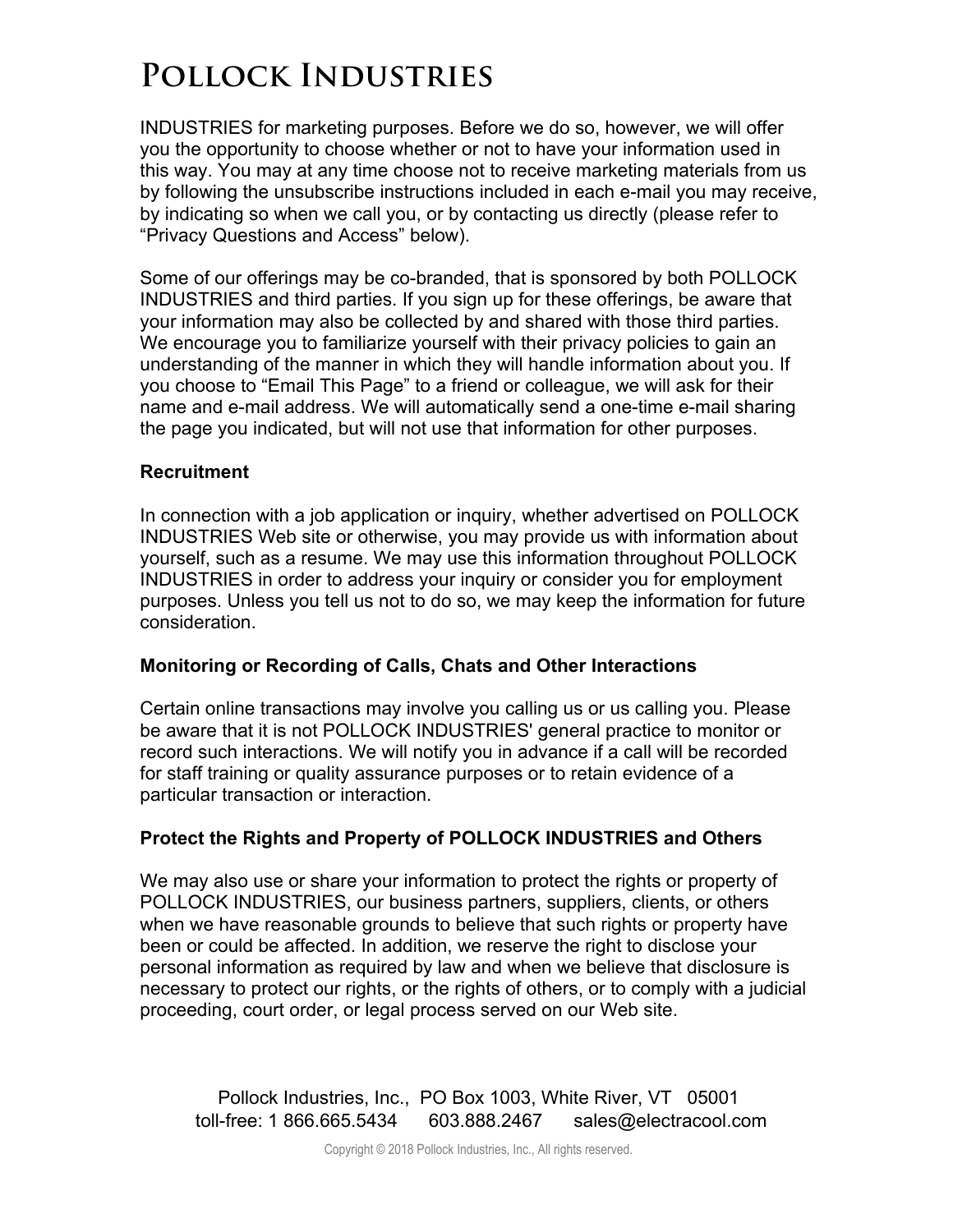### **Information for Business Partners**

If you represent a POLLOCK INDUSTRIES business partner, we may use information provided on our web site to administer and develop our business relationship with you, the business partner you represent, and POLLOCK INDUSTRIES business partners generally. For instance, this may involve using your information to send you details of POLLOCK INDUSTRIES business partner programs. It may also include sharing certain information with other business partners (subject to any confidentiality obligations that may exist), or POLLOCK INDUSTRIES customers or prospects. In connection with a particular transaction or program, we may also contact you as part of customer satisfaction surveys or for market research purposes.

#### **Information for Suppliers**

If you represent a POLLOCK INDUSTRIES supplier, we may use the information provided in connection with entering into or performing a transaction with you. For example, this may include sharing information with other parts of POLLOCK INDUSTRIES, POLLOCK INDUSTRIES' business partners, customers, shipping companies, financial institutions and postal or government authorities involved in fulfillment. It may also be used to administer and develop our relationship with you, the supplier you represent, and other POLLOCK INDUSTRIES suppliers generally.

#### **Sharing of Personal Information and International Transfers**

POLLOCK INDUSTRIES operates globally. As such, we may share information about you and transfer it to countries in the world where we do business in connection with the uses identified above and in accordance with this Privacy Statement. Our Privacy Statement and our practices are designed to provide a globally consistent level of protection for personal information all over the world. This means that even in countries whose laws provide for less protection for your information, POLLOCK INDUSTRIES will still handle your information in the manner described here.

In some cases, POLLOCK INDUSTRIES uses suppliers located in various countries to collect, use, analyze, and otherwise process information on its behalf. It is POLLOCK INDUSTRIES' practice to require such suppliers to handle information in a manner consistent with POLLOCK INDUSTRIES' policies.

From time to time, we may disclose information that identifies you at an individual level and which we collected on our Web site to other non-POLLOCK INDUSTRIES entities that are not acting as our suppliers, such as our business partners and consultants. Except as described in this Privacy Statement, we will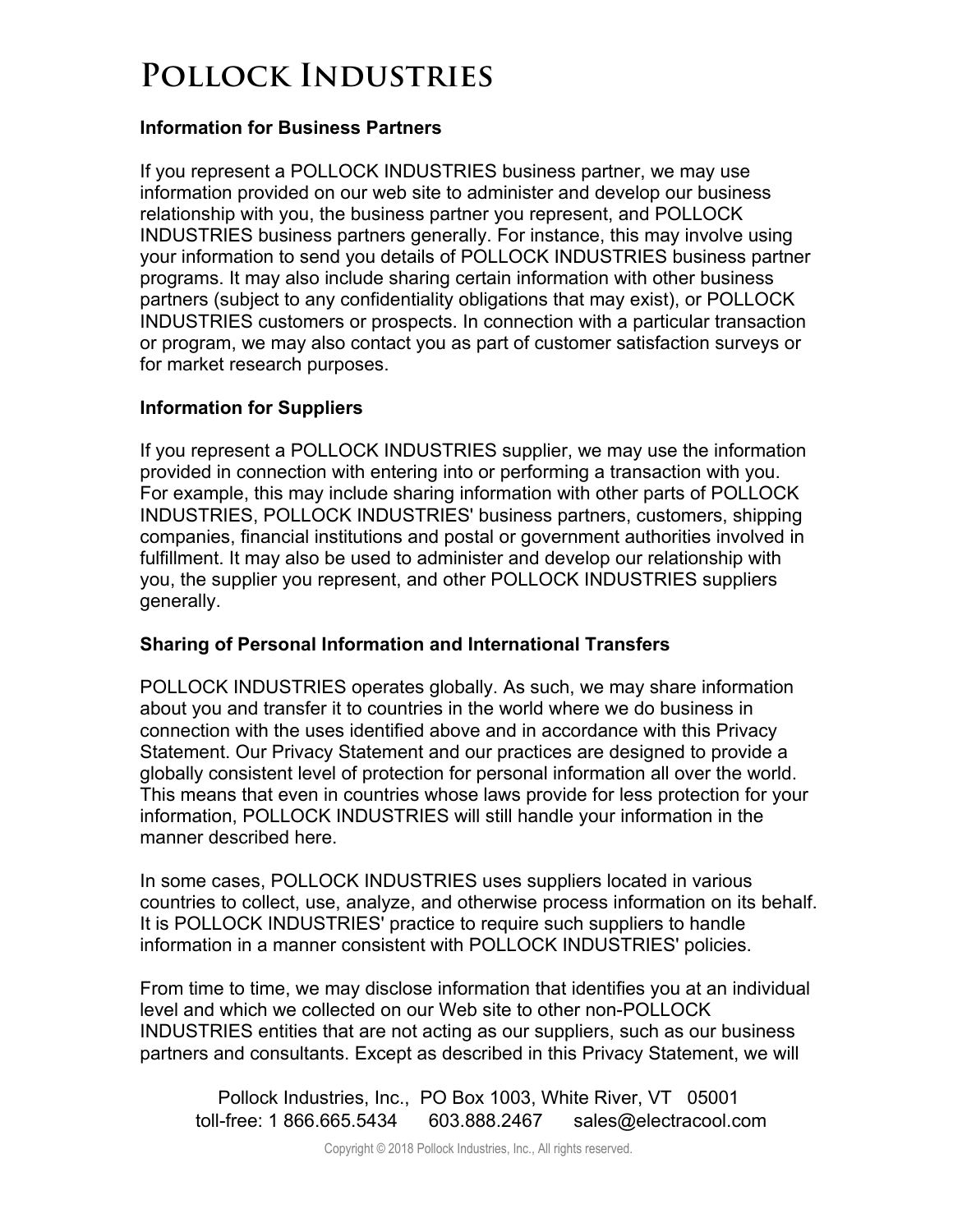only do so with your prior consent. We do not sell or lease such information however.

Circumstances may arise where, whether for strategic or other business reasons, POLLOCK INDUSTRIES decides to sell, buy, merge or otherwise reorganize businesses. Such a transaction may involve the disclosure of personal information to prospective or actual purchasers, or the receipt of such information from sellers. It is POLLOCK INDUSTRIES' practice to seek appropriate protection for information in these types of transactions.

Please be aware that in certain circumstances, personal information may be subject to disclosure to government agencies pursuant to judicial proceeding, court order, or legal process. We may also share your information to protect the rights or property of POLLOCK INDUSTRIES, our business partners, suppliers or clients, and others when we have reasonable grounds to believe that such rights or property have been or could be affected.

#### **Information Security and Accuracy**

We intend to protect your personal information and to maintain its accuracy. POLLOCK INDUSTRIES implements reasonable physical, administrative and technical safeguards to help us protect your personal information from unauthorized access, use and disclosure. For example, we encrypt certain sensitive personal information such as credit card information when we transmit such information over the Internet. We also require that our suppliers protect such information from unauthorized access, use and disclosure.

#### **Retention**

We will retain information you provide for as long as your account is active or as needed to provide you services. If you wish to request that we no longer use your information to provide you services contact us at sales@electracool.com. We will retain and use your information as necessary to comply with our legal obligations, resolve disputes, and enforce our agreements.

#### **Cookies and Other Technologies**

As mentioned above, we collect information from your visits to our Web site to help us gather statistics about usage and effectiveness, personalize your experience, and tailor our interactions with you. We do so through the use of various technologies, including one called "cookies". A cookie is a piece of data that a Web site can send to your browser, which may then be stored on your computer as a tag that identifies your computer. While cookies are often only used to measure Web site usage (such as number of visitors and duration of visit)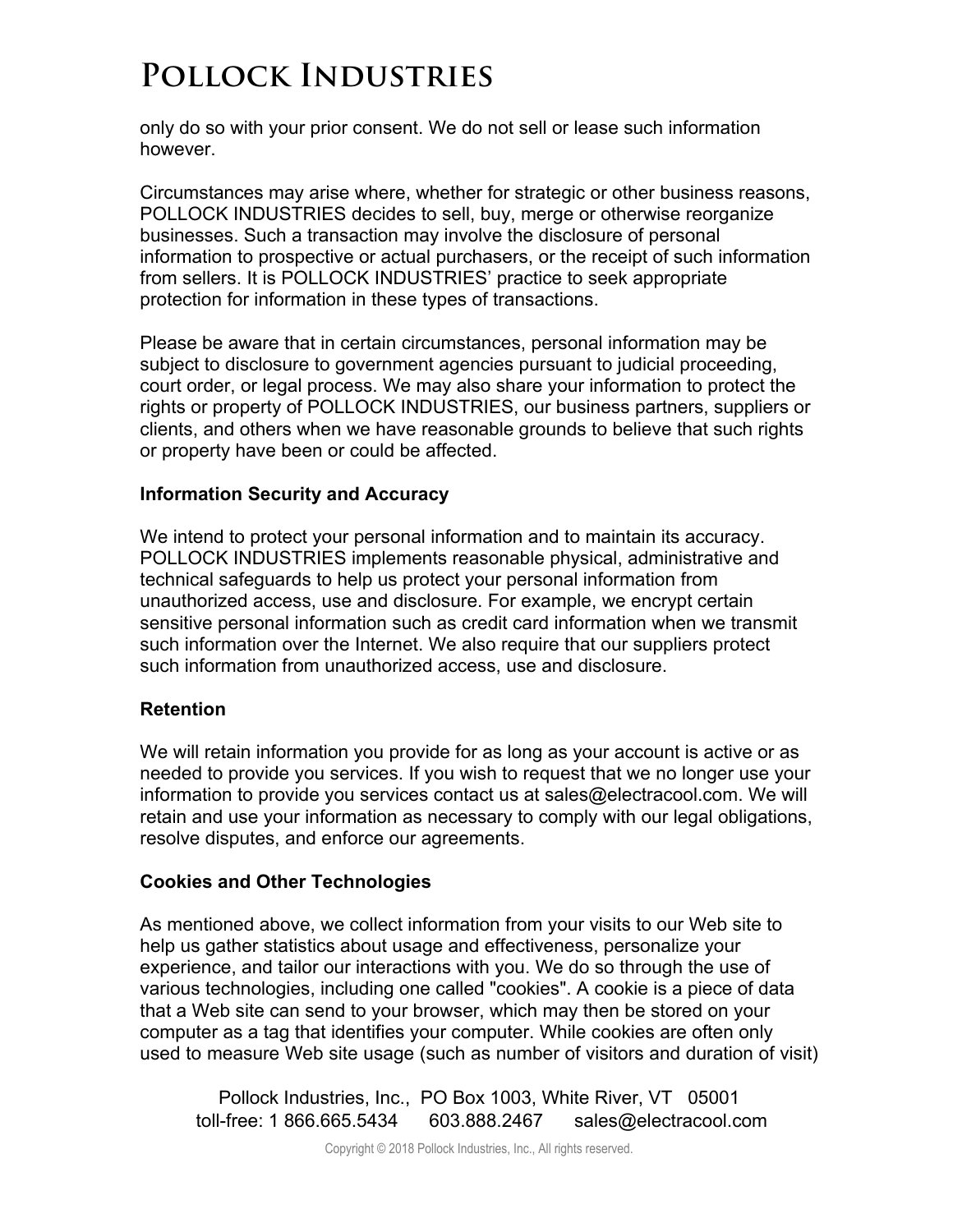and effectiveness (such as topics visitors are most interested in) and to allow for ease of navigation or use and, as such, are not associated with any personal information, they are also used at times to personalize a known visitor's experience to a Web site by being associated with profile information or user preferences. Over time this information provides valuable insight to help improve the user experience.

Cookies are typically categorized as "session" cookies or "persistent" cookies. Session cookies help you navigate through the Web site efficiently, keeping track of your progression from page to page so that you are not asked for information you have already provided during the current visit. Session cookies are stored in temporary memory and erased when the web browser is closed. Persistent cookies, on the other hand, store user preferences for current and successive visits. They are written on your device's hard disk, and are still valid when you restart your browser. We do not currently use persistent cookies but may do so in the future.

While POLLOCK INDUSTRIES Web site at this time do not recognize all automated browser signals regarding tracking mechanisms, such as "do not track" instructions, you can generally express your privacy preferences regarding the use of most cookies and similar technologies though your web browser. Look under the heading "Tools" (or similar heading) in your particular browser for information about controlling cookies. You can set your browser in most instances to notify you before you receive a cookie, giving you the chance to decide whether to accept it or not. You can also generally set your browser to turn off cookies. Since cookies allow you to take advantage of some of our Web sites' features, we recommend that you leave them turned on. If you block, turn off or otherwise reject our cookies, some Web pages may not display properly or you will not be able, for instance, to add items to your shopping cart, proceed to checkout, or use any Web site services that require you to sign in.

### **Online Advertising**

POLLOCK INDUSTRIES does not deliver third party online advertisements on our Web site but we may advertise our products and services on others' Web sites. Please familiarize yourself with those Web site operators' or network advertisers' privacy policies to understand their practices relating to advertising, including what type of information they may collect about your Internet usage.

#### **Links to Non-POLLOCK INDUSTRIES Web Sites and Third Party Applications**

We may provide you with general links to non-POLLOCK INDUSTRIES Web